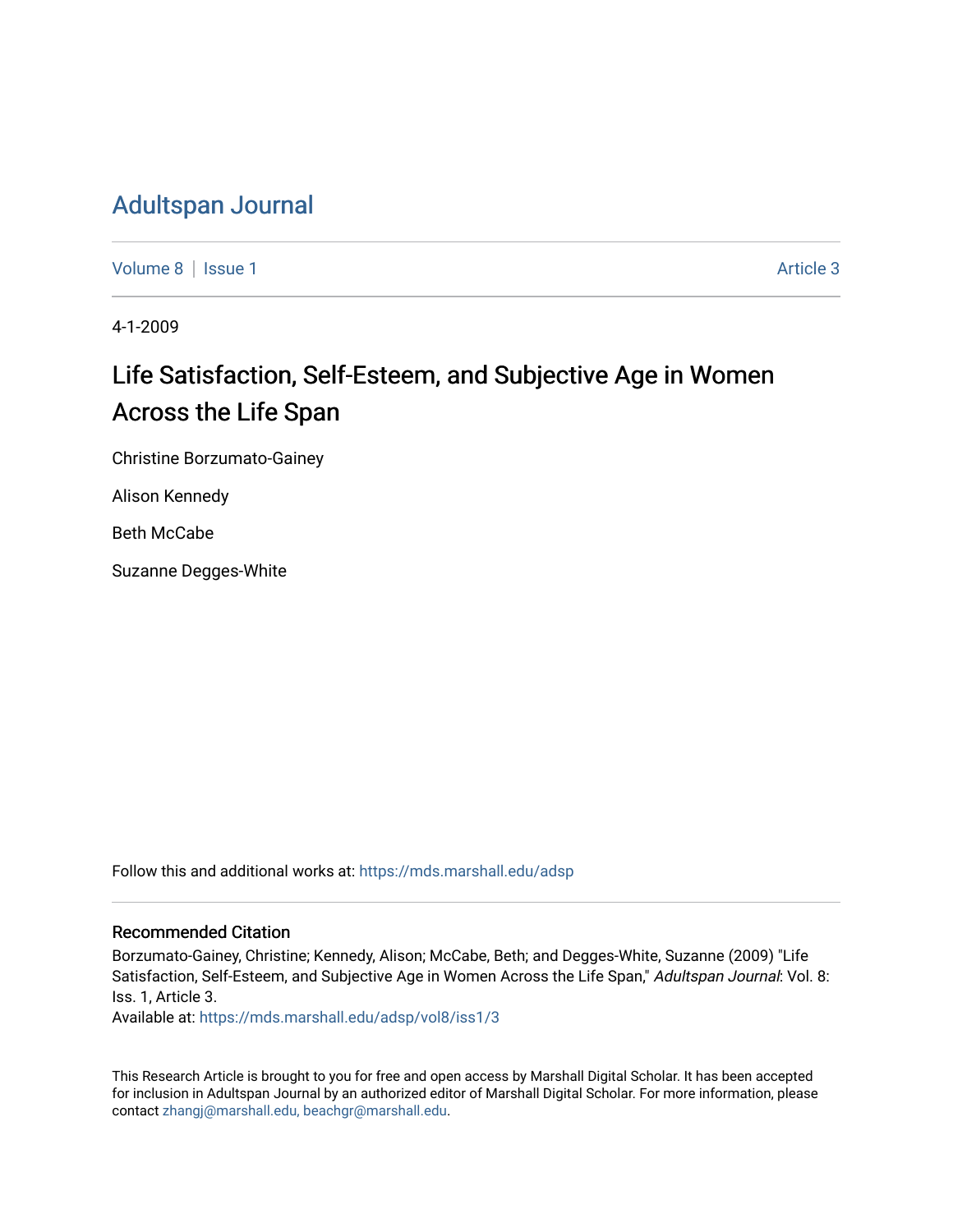# **Life Satisfaction, Self-Esteem, and Subjective Age in Women Across the Life Span**

# **Christine Borzumato-Gainey, Alison Kennedy, Beth McCabe, and Suzanne Degges-White**

*A study of 320 women, ages 21 to 69, explored the relations among relationship status, subjective age, self-esteem, and life satisfaction. Women in married or partnered relationships had higher levels of life satisfaction than did single women. Women in their 30s and 40s had significantly lower levels of life satisfaction than did other age groups.* 

Recent population estimates place the number of baby boomers between 40 and 60 years of age at approximately 78 million (American Association of Retired Persons, 2004). As the average age of the U.S. population increases, it is imperative for mental health professionals to be prepared to meet the needs of a maturing population. Although it may be expected that theory and understanding of adult development during these years are well formed, there is a noticeable gap in the existing literature related to the development of midlife women (Degges-White & Myers, 2006a). In part, this may be attributed to the fact that *midlife* is a relatively new phase of life that emerged as a result of increased longevity and the trend for a couple to spend a significant portion of their life together after their children have achieved independence (Quadagno, 2001, as cited in Degges-White & Myers, 2006a). Although strides have been made in increasing the understanding of midlife women's physiological development (Finkler, 2007), specifically regarding menopause, much less research has been concerned with nonbiological changes that occur in midlife women's attitudes and feelings.

The mass media have become a growing source of information about women's midlife transitions, especially the menopause transition (Carlson, Li, & Holm, 1997; Gannon & Stevens, 1998); however, the facts presented are often highly colored by editorial opinion. With few empirically supported theoretical para-

*Christine Borzumato-Gainey and Alison Kennedy, Human Services, Elon University; Beth McCabe and Suzanne Degges-White, Graduate Studies in Education, Purdue University Calumet. Alison Kennedy is now at Department of Family Therapy, Thomas Jefferson University, Philadelphia. Correspondence concerning this article should be addressed to Suzanne Degges-White, Graduate Studies in Education, School of Education, Purdue University Calumet, 2200 169th Street, Hammond, IN 46323 (e-mail: dwhites@ calumet.purdue.edu).* 

. . . . . . . . . . . . . . . . . .

*© 2009 by the American Counseling Association. All rights reserved.*

. . . . . . . . . . . . . . . . . . . **ADULTSPAN***Journal Spring 2009 Vol. 8 No. 1* **29**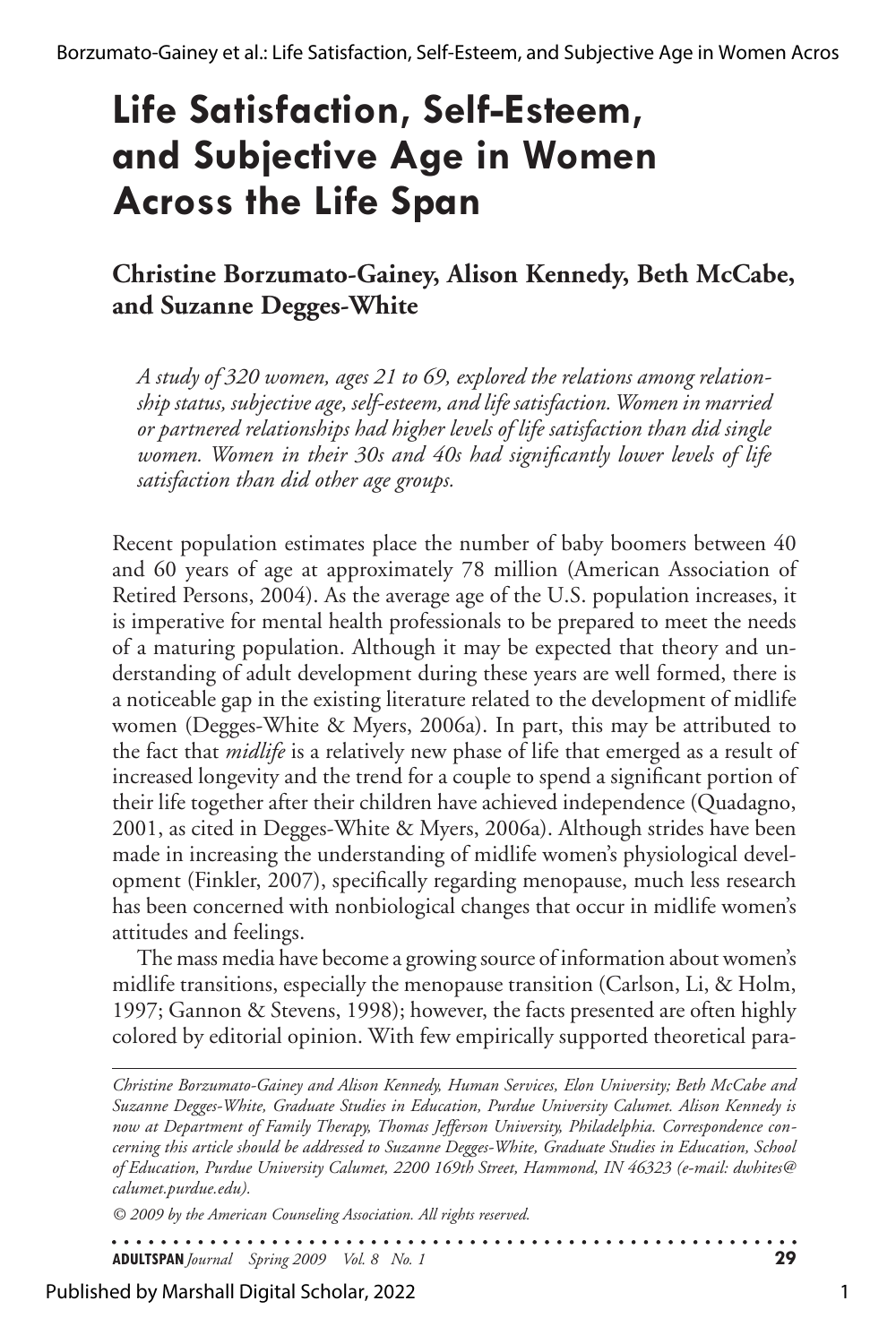digms of women's midlife development (Degges-White & Myers, 2006a), mental health professionals may feel unprepared to serve this population and women may be unsure about what is "normal." Unfortunately, the media and our society in general tend to hold and promote many negative stereotypes regarding aging, such as the widely broadcast belief that signs of aging are problems that require correction. These messages may negatively influence women's attitudes and feelings both about themselves and the aging process as well as their overall well-being (Chornesky, 1998; McQuaide, 1998). Mental health professionals need sound information about this population to help women navigate this phase of life and to help them offset these negative messages. It is important to expand the research and understanding of women at midlife in an effort to generate improved theories of midlife development.

# **Life Satisfaction**

Because women are often reminded by the media and culture that aging is a foe, maturing women may feel uncomfortable and ill at ease during their middle years. An individual's level of *life satisfaction*, the temporal measure of the amount of happiness people feel in their life at a specific moment, may be negatively influenced by these messages. In fact, Ryff (1989) concluded that the midlife years are times of changing roles and identity ambiguity and that these processes in themselves often affect women's life satisfaction. Some researchers have presented evidence suggesting that midlife women are maladjusted, have lower levels of well-being, and a have a higher risk of suicide (Girard, 1993; Waskel & Phelps, 1995). Other research has found that midlife is not necessarily a negative time in women's lives. For example, Degges-White and Myers (2006b) found that women who have supportive people in their life may experience greater life satisfaction than do those who live a more solitary life. A friendship network or the presence of a confidant have both been noted for their importance to women's mental health (Baruch & Brooks-Gunn, 1984). Howell (2001) explored the experiences of midlife women and found that participants in her study emphasized the importance of relationships, as evidenced by the amount of time focus group participants devoted to this topic and the high percentage of participants who engaged in discussion of relationships. Howell concluded that the discussion in her focus group sessions supported Gilligan's (1982) argument that relationships are particularly important for women. On the basis of the existing literature, it appears that social support networks, and friendships in particular, are important to midlife women's well-being. However, the types of relationship and the extent to which they shape life satisfaction are still unknown, as are the role of other factors that may influence the overall well-being of women.

Other factors that have been identified as potentially enhancing to midlife women's well-being or life satisfaction include a broad range of variables, such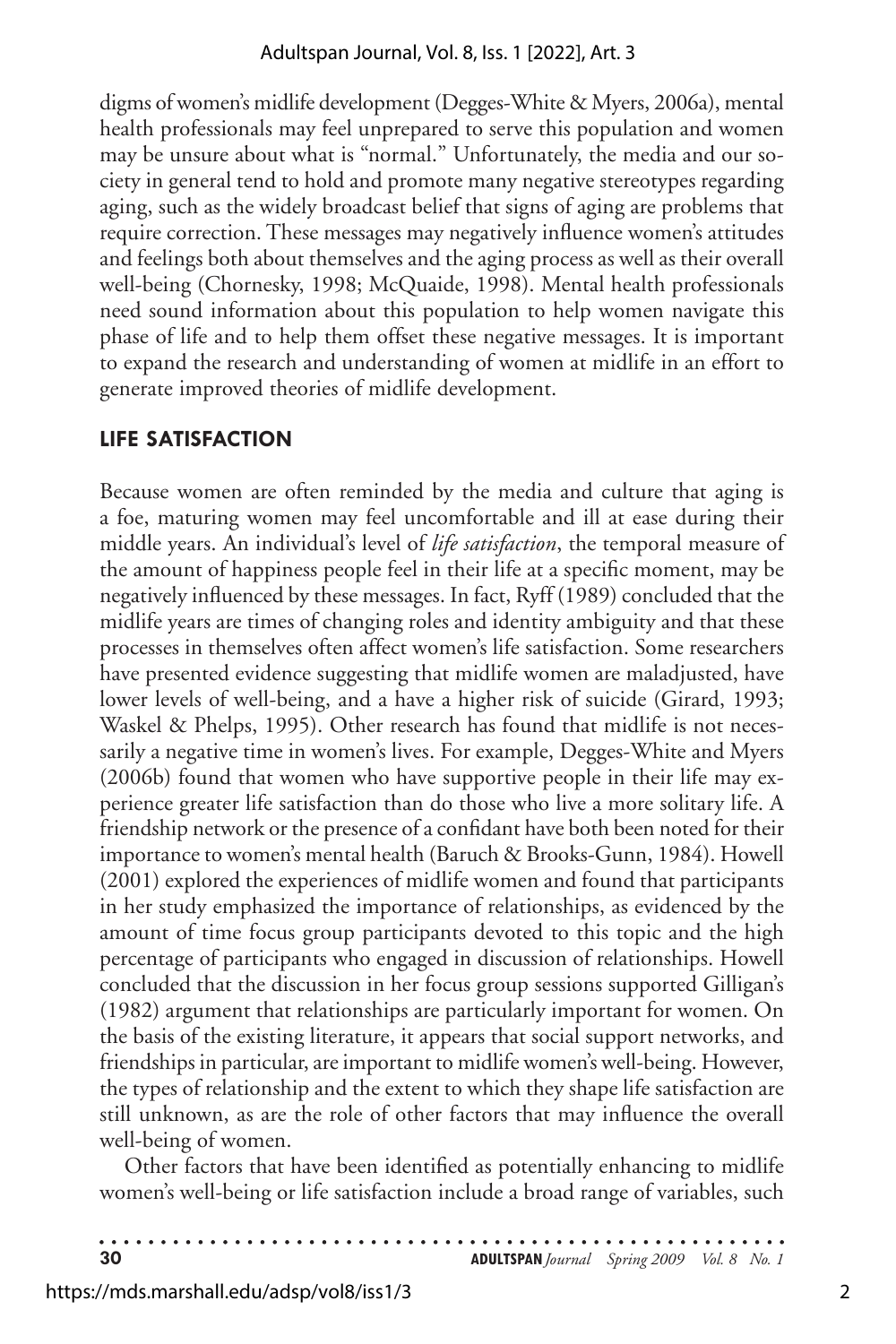as income, relationship status, and education (Diener, Suh, & Oishi, 1997; McQuaide, 1998). McQuaide found that in addition to having a confidant or group of friends, an annual income above \$30,000 and positive feelings about one's appearance were predictive of midlife women's well-being. Diener et al. (1997) noted that the variables of income, education, and well-being typically have a direct correlation with life satisfaction. In a more recent study that focused specifically on midlife women, Degges-White and Myers (2006b) found mixed results related to these factors. They found that although overall well-being and income were positively related to life satisfaction, menopausal status was not related to life satisfaction, nor was level of education. However, similar to the findings reported by McQuaide on the role of positive feelings about oneself, Degges-White and Myers (2006b) found that women who had positive self-perceptions also had higher levels of life satisfaction. These findings suggest that self-esteem directly influences life satisfaction.

# **Self-Esteem**

Researchers have found that *self-esteem*, defined as how individuals feel about themselves, is an important indicator of quality of life and has been linked to physical and psychological functioning (i.e., Diener, Diener, & Diener, 1995; Kuppens, Realo, & Diener, 2008; Sarwer, Thompson, Mitchell, & Rubin, 2008). However, few empirical studies have focused on the role of self-esteem for midlife women. Researchers have disagreed about how self-esteem develops across the life span, but Robins and Trzesniewski (2005) presented a model of self-esteem development based on a comprehensive review of the existing literature. It was noted that high levels of self-esteem in childhood give way to noticeably lower levels during the teen years, especially for young women. Self-esteem levels then increase in adulthood, but fall again in late adulthood. Robins and Trzesniewski also found that although fluctuations occur throughout the life span, individuals tend to have relatively stable levels of self-esteem across time. According to this model, midlife women should not experience great fluctuations in their self-esteem in relation to their age and should, overall, experience relatively high levels of self-esteem. However, it may be possible that the factors that influence self-esteem for midlife women are different from those of women at different stages of life based on the nature of the life experiences and transitions being faced at this time.

Several researchers have observed that transitions in midlife are related to loss of familiar roles (e.g., that of mother to children in the home) and the sense of purpose that accompanied these identities and to physical decline, which provides a challenging counterpoint in a society that values youthful beauty as the feminine ideal. For example, Mackin (1995) concluded that as women age, they realize they are being betrayed by their body in a culture dedicated to youth. Saucier (2004) noted that maturing and aging in a youth-worshipping culture may

**ADULTSPAN***Journal Spring 2009 Vol. 8 No. 1* **31**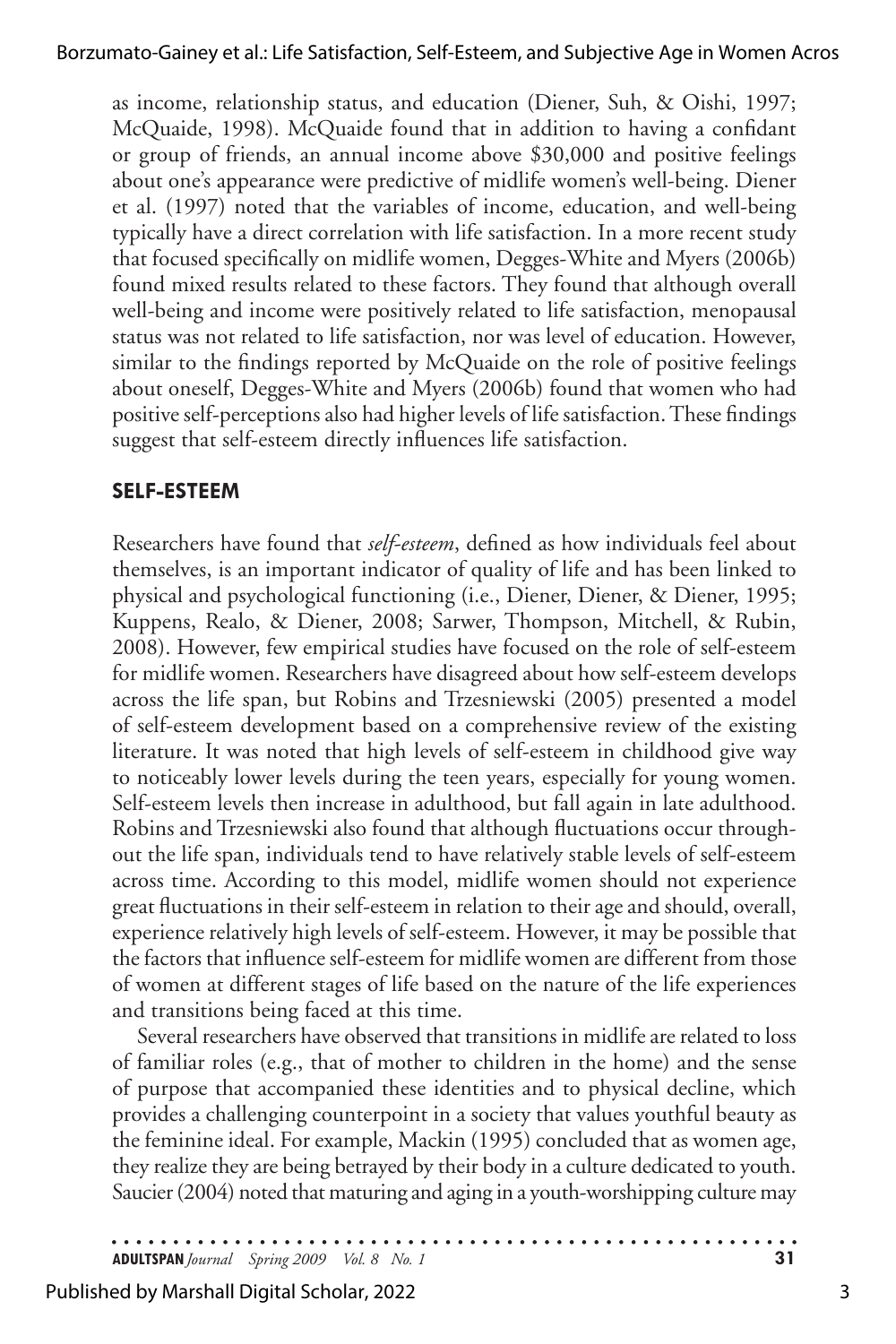lead to compromised self-esteem and increased depression and anxiety. Negative stereotypes about women at midlife abound (Howell, 2001), which may negatively influence women's self-esteem. Some of these negative stereotypes are that midlife women are obsolete, needy, and moody and are in a state of decline. These stereotypes are reflected in the advertisement of antiaging products, nonsurgical antiaging procedures such as Botox injections, and cosmetic surgery.

Sales figures for antiaging products and procedures are increasing by doubledigit percentages each year, with an estimated sales figure of over \$7 billion in 2010 (M2PressWIRE, 2007). Bayer (2005) noted that "midlifers" receive mixed messages from society and the media. On one hand, individuals at midlife are presented with positive representations of old age through an increasing number of independent, active, and happy older individuals. On the other hand, midlifers are bombarded with the message that signs of aging are unacceptable and should be prevented and corrected. Aswomen age, it may be difficult to maintain positive perceptions of their appearance when being confronted with these conflicting societal messages.Women who maintain positive perceptions of their appearance may experience greater self-esteem just as McQuaide's (1998) findings indicated that positive perception of appearance was directly related to overall well-being.

#### **Subjective Age**

*Subjective age* refers to the age that individuals feel themselves to be and is based on self-perceived evaluation of activities, behaviors, interests, and appearance. Researchers have found that individuals in middle and late adulthood tend to have a subjective age identity that is several years younger than their chronological age and that these discrepancies grow larger as chronological age increases, particularly for women (Degges-White & Myers, 2006b; Kastenbaum, Derbin, Sabatini, & Arrt, 1972; Montepare & Lachman, 1989). However, women who report younger subjective ages that are extremely divergent from their chronological ages have been found to be less satisfied with their life than are those with smaller chronological–subjective age discrepancies (Breytspraak, 1984; Montepare & Lachman, 1989). Many researchers have used unidimensional measures of subjective age, measuring the age at which individuals perceive themselves to feel, look, act, and desire to be. Kaliterna, Larsen, and Brkljacic (2002) found that measures of *cognitive subjective age* (i.e., how individuals feel, look, and act) and *comparative age* (i.e., how old individuals perceived themselves to be in comparison to their peers) were negatively correlated with *desired age* (i.e., the age an individual desires to be). They noted that their research corresponded with findings from other researchers, several of whom had concluded that the desire to be younger than one actually is suggests a negative attitude toward aging, whereas feeling younger than one actually is reflects denial of aging and tends to be related to a positive self-perception (Barak, 1987; Staats, 1996). These conflicting perspectives are explored in the current study.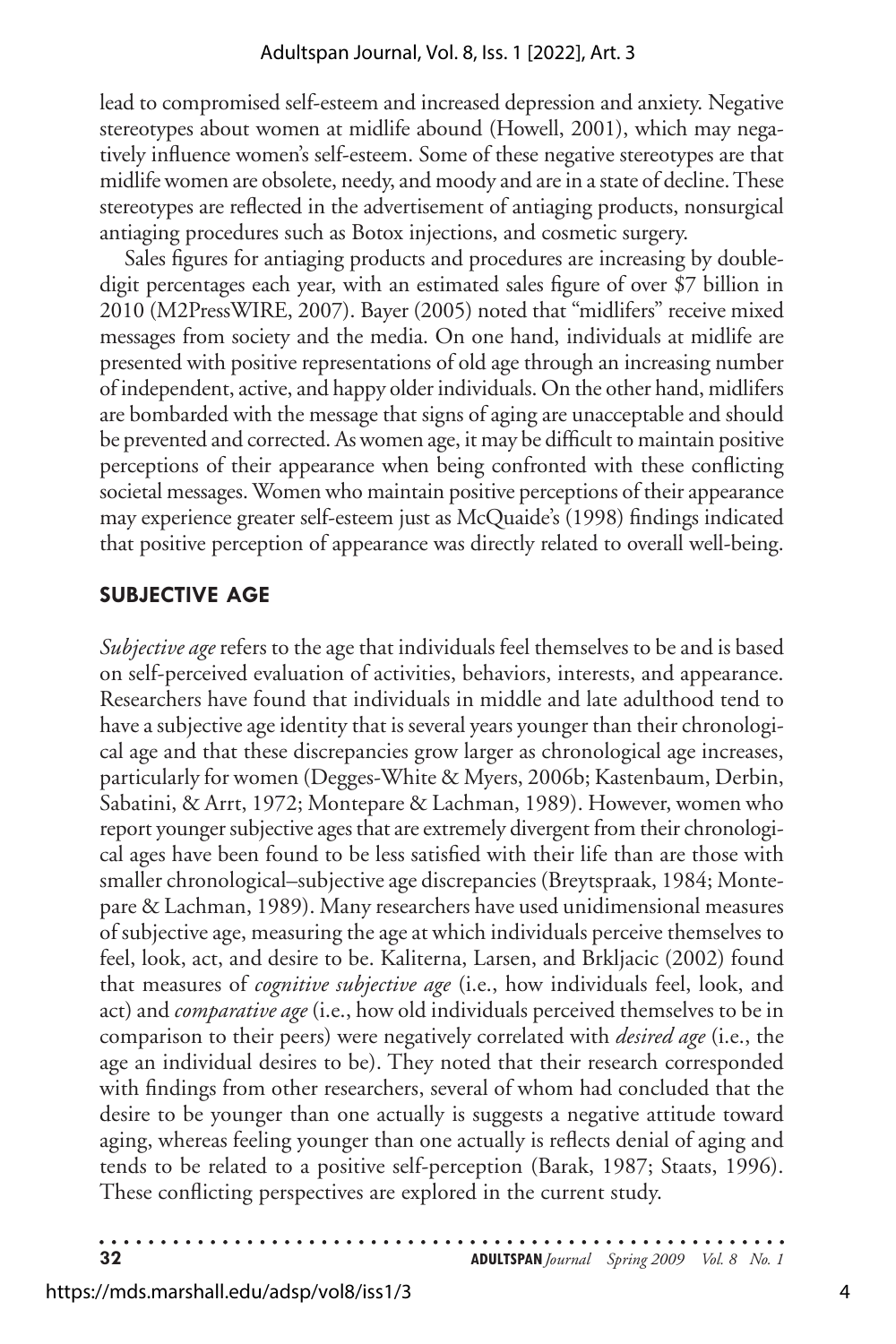#### Borzumato-Gainey et al.: Life Satisfaction, Self-Esteem, and Subjective Age in Women Acros

Although researchers who study midlife women have begun to make strides toward formulating a more complete picture of women's development, research is still needed to further identify and clarify the factors that shape midlife women's experiences. A major shortcoming in the existing literature on midlife women is the lack of generalization from the findings. Because much of the research on this specific age group has relied on samples of middle class, welleducated Caucasian women, there is a strong need for more demographically diverse samples. The purpose of the current study was to use a culturally diverse sample to explore factors related to women's life satisfaction, self-esteem, and perceptions of appearance.

The following hypotheses were tested: (1a) Women in married/partnered relationships would have higher mean levels of life satisfaction than would single, separated/divorced, and widowed women; (1b) women in married/partnered relationships would have higher mean levels of self-esteem than would single, separated/divorced, and widowed women; (2) there is a significant relation between subjective age, life satisfaction, and self-esteem; (3) life satisfaction would be higher for each successive chronological age cohort; and (4) self-esteem would be stable across the chronological age cohorts.

# **Method**

#### **Participants**

Participants were 320 women, ages 21 to 69 years, who were recruited through various means including face-to-face recruitment, electronic mailing list announcements, and snowball sampling. The mean age for respondents was 42.84 years (*SD* = 11.74). The majority of the respondents were European American (68.4%), 18.0% were African American, 7.1% were Hispanic, 1.5% were Native American/American Indian, 1.5% were Asian or Pacific Islander, and 2.0% indicated multiracial or other as their race. The remaining 1.5% did not provide a response regarding ethnicity. Approximately 30% of the participants reported annual household incomes of less than \$50,000. Most of the participants, 64.7%, were married or partnered; 25.6% were single; 8.1% were divorced; and 1.6% were widowed. A broad range of education levels were reported, with 36.2% of participants having less than a bachelor's degree, 39.6% holding bachelor's degrees, and 24.1% reporting education beyond the level of a bachelor's degree. (Total percentage does not equal 100 because of rounding.)

# **Instruments**

Participants completed a demographic questionnaire and three paper-andpencil assessment instruments: the Rosenberg Self-Esteem Scale (SES; Rosenberg, 1989), the Satisfaction With Life Scale (SWLS; Diener, Emmons, Larsen, & Griffin, 1985), and the Subjective Age Questionnaire (SAQ; Barak, 1987).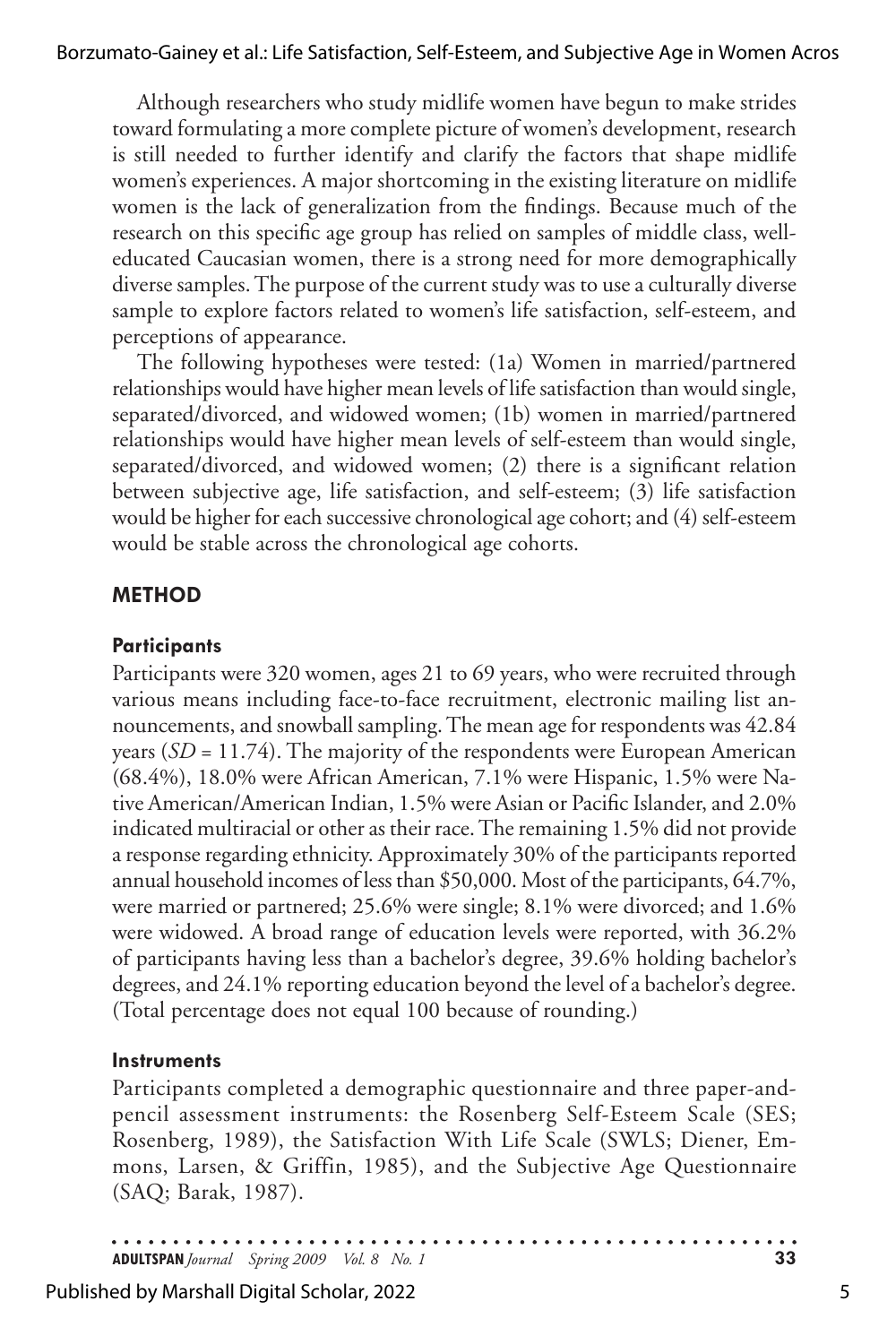The SWLS (Diener et al., 1985) was designed to measure respondents' overall or global satisfaction with their life. The SWLS comprises five items (e.g., "In most ways my life is close to my ideal"), which are rated on a 7-point Likert-type scale ranging from 1 = *strongly disagree* to 7 = *strongly agree*. Answers to the five items are averaged, yielding a single measure of global life satisfaction. The internal consistency of the five-item instrument has been supported by multiple studies in which both alpha and test–retest coefficients consistently exceeded .80 (Pavot & Diener, 1993). The Cronbach's alpha was .87 for the current sample.

The SES (Rosenberg, 1989) was designed to provide a measure of an individual's overall feeling of self-worth. The SES comprises 10 statements (e.g., "On the whole, I am satisfied with myself") that are rated on a 4-point scale: *strongly agree*, *agree*, *disagree*, and *strongly disagree*. Five of the statements are negative statements and are reverse-scored. The sum of the scores provides a single global measure of self-esteem, with higher values indicating higher levels of self-esteem. The assessment has been used with adolescents and adults and has been shown to have high reliability and validity (Blascovich & Tomaka, 1991). The Cronbach's alpha was .92 for the current sample.

The SAQ (Barak, 1987) was designed to assess individuals' subjective, or self-perceived, age in relation to four age-related concepts: feel-age, activity-age, interests-age, and look-age. The SAQ consists of four statements (e.g., "I *feel* like someone who is in their \_\_\_\_\_\_") for which respondents choose one of eight age-decade responses (e.g., "teens," "20s," "80s"). Subjective age is determined by averaging the responses to the four questions to generate a single continuous measure. Barak and Stern (1986) reported an internal consistency of .87 for the SAQ. The Cronbach's alpha for the current study was .92.

#### **Data Analyses**

Data were analyzed using SPSS 12.0, and an alpha of .05 was set for determining statistical significance. Descriptive statistics were calculated for all demographic variables and for scales of the instruments. Analyses of variance (ANOVAs) and Pearson product–moment correlation coefficients were used to examine the research questions.

#### **Results**

InTable 1, the means and standard deviations for scores on the SWLS and SES are presented. For purposes of analysis, participants were categorized by chronological age, relationship status, income level, and subjective age compared with chronological age. Relationship categories included single, no relationship; single, casual relationship; single, committed relationship; married/partnered; separated/divorced; and widowed. Chronological age cohorts were 21–29 years, 30–39 years, 40–49 years, 50–59 years, and 60–69 years. The discrepancy between the mean chronological age (CA) and the mean subjective age (SA) became increasingly larger for each age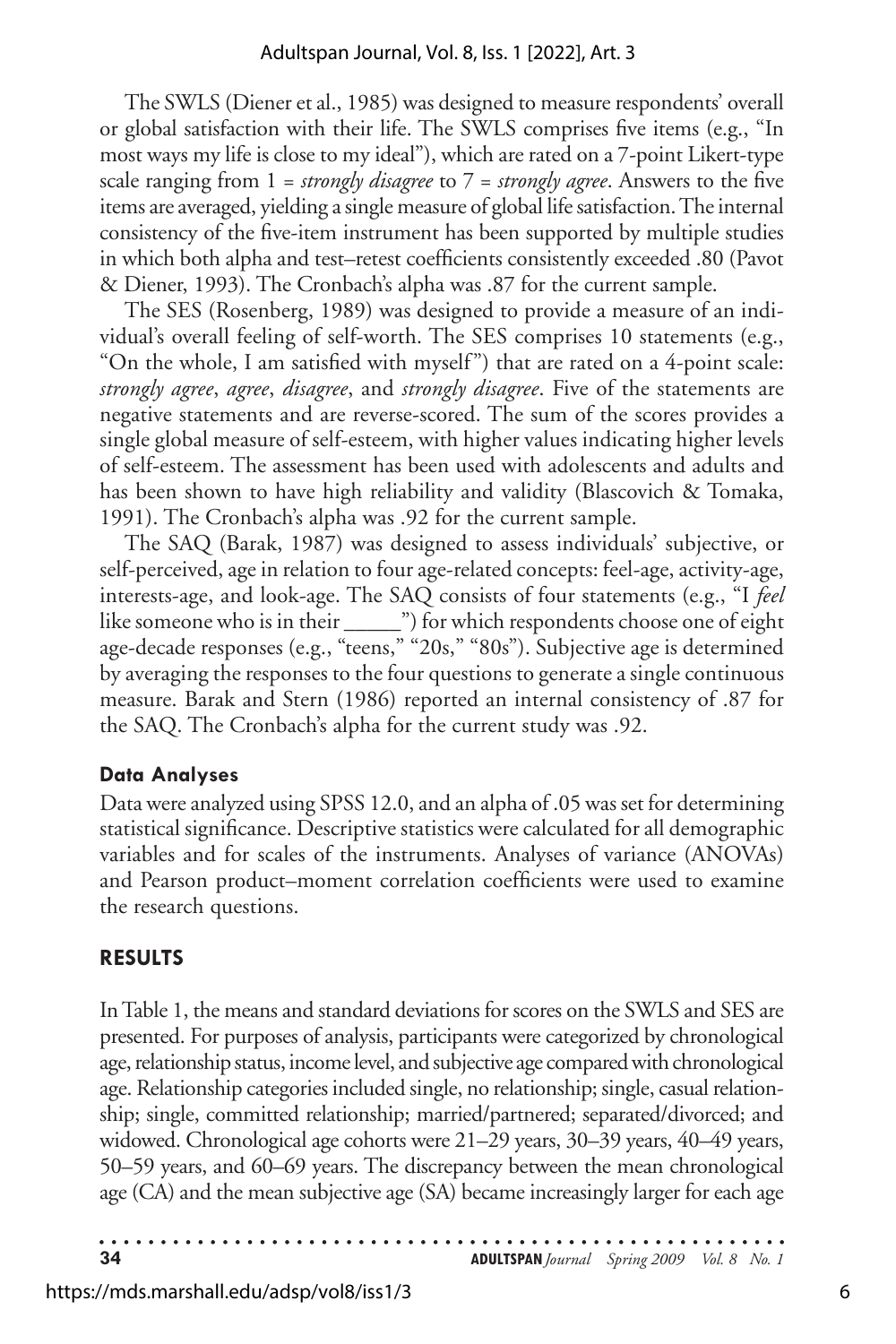# **TABLE 1**

| Chronological Age, Relationship Status, Income, and Subjective Age |     |             |           |            |      |
|--------------------------------------------------------------------|-----|-------------|-----------|------------|------|
|                                                                    |     | <b>SWLS</b> |           | <b>SES</b> |      |
| <b>Measure</b>                                                     | n   | М           | <b>SD</b> | М          | SD   |
| Total                                                              | 320 | 25.2        | 6.8       | 19.1       | 6.3  |
| Age group                                                          |     |             |           |            |      |
| 20s                                                                | 54  | 25.3        | 6.6       | 16.4       | 4.8  |
| 30s                                                                | 77  | 24.2        | 6.5       | 18.6       | 5.7  |
| 40s                                                                | 84  | 24.4        | 7.2       | 19.4       | 6.9  |
| 50s                                                                | 85  | 25.9        | 7.1       | 20.7       | 6.5  |
| 60s                                                                | 20  | 29.8        | 3.3       | 20.5       | 6.4  |
| Relationship status                                                |     |             |           |            |      |
| Single, no relationship                                            | 25  | 20.6        | 7.5       | 17.6       | 5.3  |
| Single, casual                                                     | 12  | 19.5        | 6.4       | 18.0       | 6.0  |
| Single, committed                                                  | 45  | 23.9        | 7.2       | 17.6       | 6.6  |
| Married/partnered                                                  | 207 | 26.5        | 6.2       | 19.6       | 6.1  |
| Divorced/separated                                                 | 26  | 23.9        | 6.7       | 19.8       | 7.4  |
| Widowed                                                            | 5   | 26.8        | 8.8       | 20.8       | 10.9 |
| Income <sup>a</sup>                                                |     |             |           |            |      |
| $<$ \$10,000                                                       | 6   | 21.7        | 8.8       | 12.5       | 1.6  |
| \$10,000 - \$29,999                                                | 31  | 22.8        | 6.9       | 17.7       | 5.5  |
| \$30,000 - \$49,999                                                | 56  | 23.0        | 7.1       | 19.6       | 6.6  |
| \$50,000 - \$74,999                                                | 74  | 25.3        | 7.0       | 19.3       | 6.4  |
| \$75,000-\$99,999                                                  | 84  | 36.8        | 5.7       | 18.6       | 5.5  |
| $\geq$ \$100,000                                                   | 67  | 26.4        | 6.9       | 20.5       | 7.0  |
| Subjective age < chronological age                                 | 306 | 25.4        | 6.7       | 19.2       | 6.3  |
| Subjective age = chronological age                                 | 1   | 30.0        |           | 40.0       |      |
| Subjective age > chronological age                                 | 13  | 19.4        | 8.3       | 16.1       | 4.0  |

#### **Satisfaction With Life Scale (SWLS) and the Rosenberg Self-Esteem Scale (SES) Means and Standard Deviations by Chronological Age, Relationship Status, Income, and Subjective Age**

a Two participants did not report their income.

group. For women in their 20s, mean  $CA = 25.0$ , mean  $SA = 21.0$ ; for women in their 30s, mean CA = 35.0, mean SA = 27.3; for women in their 40s, mean CA = 44.7, mean  $SA = 32.5$ ; for women in their 50s, mean  $CA = 54.6$ , mean  $SA = 40.5$ ; and for women in their 60s, mean  $CA = 62.6$ , mean  $SA = 49.1$ .

# **Relationship Status, Life Satisfaction, and Self-Esteem**

A two-way ANOVA was conducted to test the hypothesis that women in married/partnered relationships would have higher mean levels of life satisfaction than would single, separated/divorced, and widowed women. Relationship status was significantly related to life satisfaction ( $F = 6.49$ ,  $df = 5$ ,  $p < .001$ ). The partial eta squared calculation as a measure of effect size was 0.09, indicating that 9% of the variance in life satisfaction scores was due to relationship status. Women who were married/partnered had a mean level of life satisfaction of 26.5, which was found, via post hoc analysis, to be significantly higher than the level for women who were single in any relationship circumstance. Surprisingly, there was not a significant difference in life satisfaction between women who were married/partnered, separated/divorced, or widowed. Thus, the hypothesis was partially supported.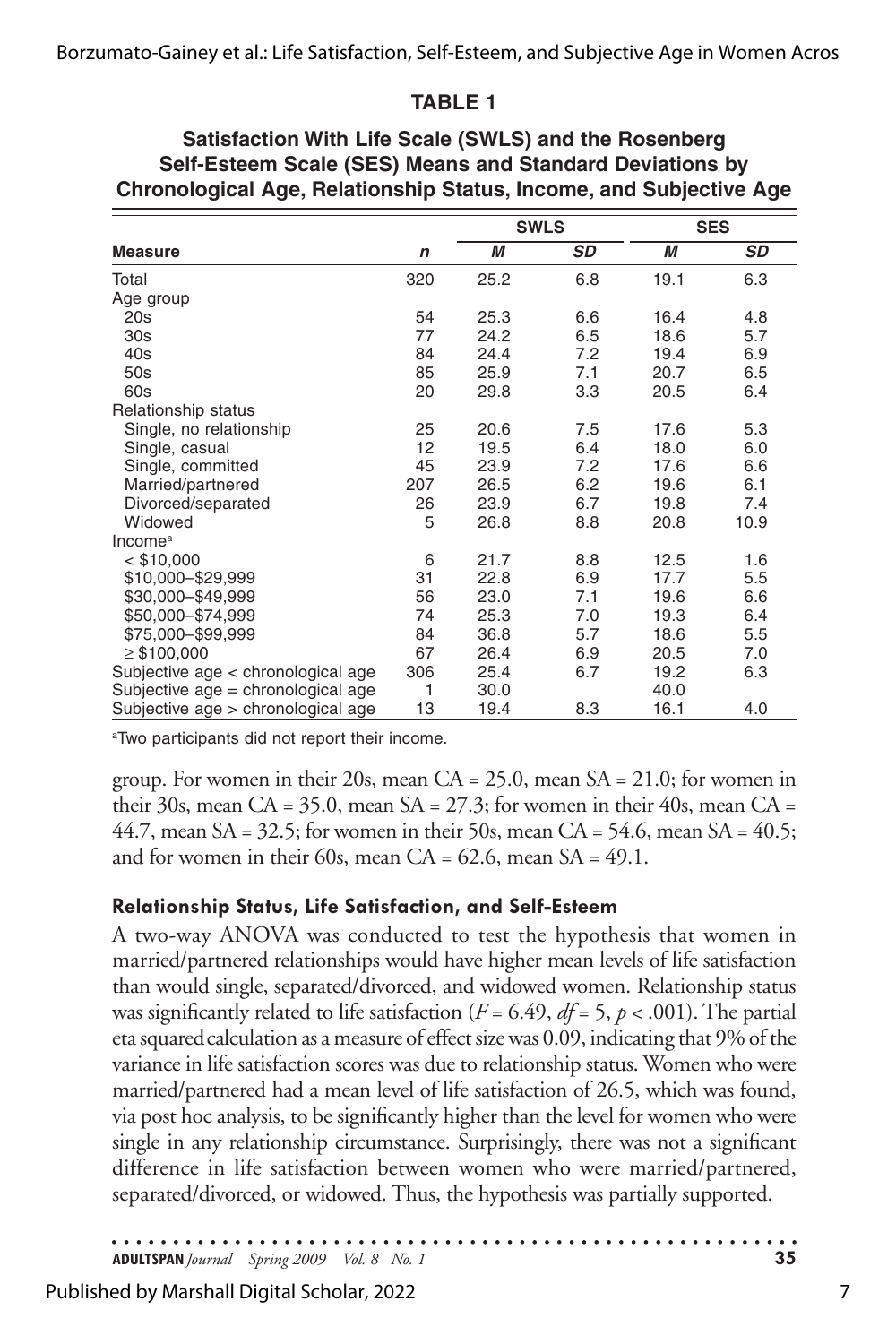A two-way ANOVA was also conducted to test the second part of the first hypothesis, that women in married/partnered relationships would have higher mean levels of self-esteem than would single, separated/divorced, and widowed women. There was no significant relation between relationship status and self-esteem (*F* = 1.23, *df* = 5, *p* = .293). Thus, this part of the hypothesis was not supported.

# **Subjective Age, Life Satisfaction, and Self-Esteem**

A Pearson product–moment correlation calculated to test the hypothesis that subjective age would be related to life satisfaction and self-esteem revealed a significant positive relationship between these variables. The greater the disparity between chronological age and subjective age, specifically the younger one felt oneself to be as compared with one's chronological age, the higher one's level of life satisfaction  $(r = .15; p < .01)$  and self-esteem  $(r = .20; p < .01)$ . Followup ANOVAs were conducted. Subjective age in relation to chronological age was significantly related to life satisfaction ( $F = 5.31$ ,  $df = 2$ ,  $p < .01$ ); however, caution is advised in interpreting this finding because of unequal sample sizes, which increases the probability of a Type I error (Scheffé, 1959). The partial eta squared calculation as a measure of effect size was .03, indicating that 3% of the variance in life satisfaction scores was due to the chronological–subjective age relationship. The relationship between subjective age and chronological age was also significantly related to self-esteem  $(F = 7.14, df = 2, p < .01)$ , with a partial eta squared calculation showing an effect size of .04, indicating that 4% of the variance in self-esteem scores was due to this variable.

# **Life Satisfaction and Chronological Age Cohort**

The third hypothesis stated that life satisfaction would be higher for each successive chronological age cohort. An ANOVA was calculated to compare the mean level of lifesatisfaction foreach cohort. Although itwas determined that lifesatisfaction differed significantly among the age cohorts  $(F = 3.20, df = 4, p < .05)$ , women in their 30s and 40s had the lowest mean levels of life satisfaction.

# **Self-Esteem and Chronological Age Cohort**

The final hypothesis stated that self-esteem would be stable across the life span and that no significant differences would befound among the chronological age cohorts. However, results of an ANOVA indicated that there was a significant difference in mean levels of self-esteem between chronological age cohorts (*F* = 4.51,  $df = 4$ ,  $p < .01$ ). Women in their 20s had significantly lower levels of selfesteem than did all other age groups, and women in their 30s had significantly lower levels than did those in their 50s.

#### **Post Hoc Analyses**

On the basis of findings related to subjective age, life satisfaction, and selfesteem, attention was directed to women's self-perceptions of their appearance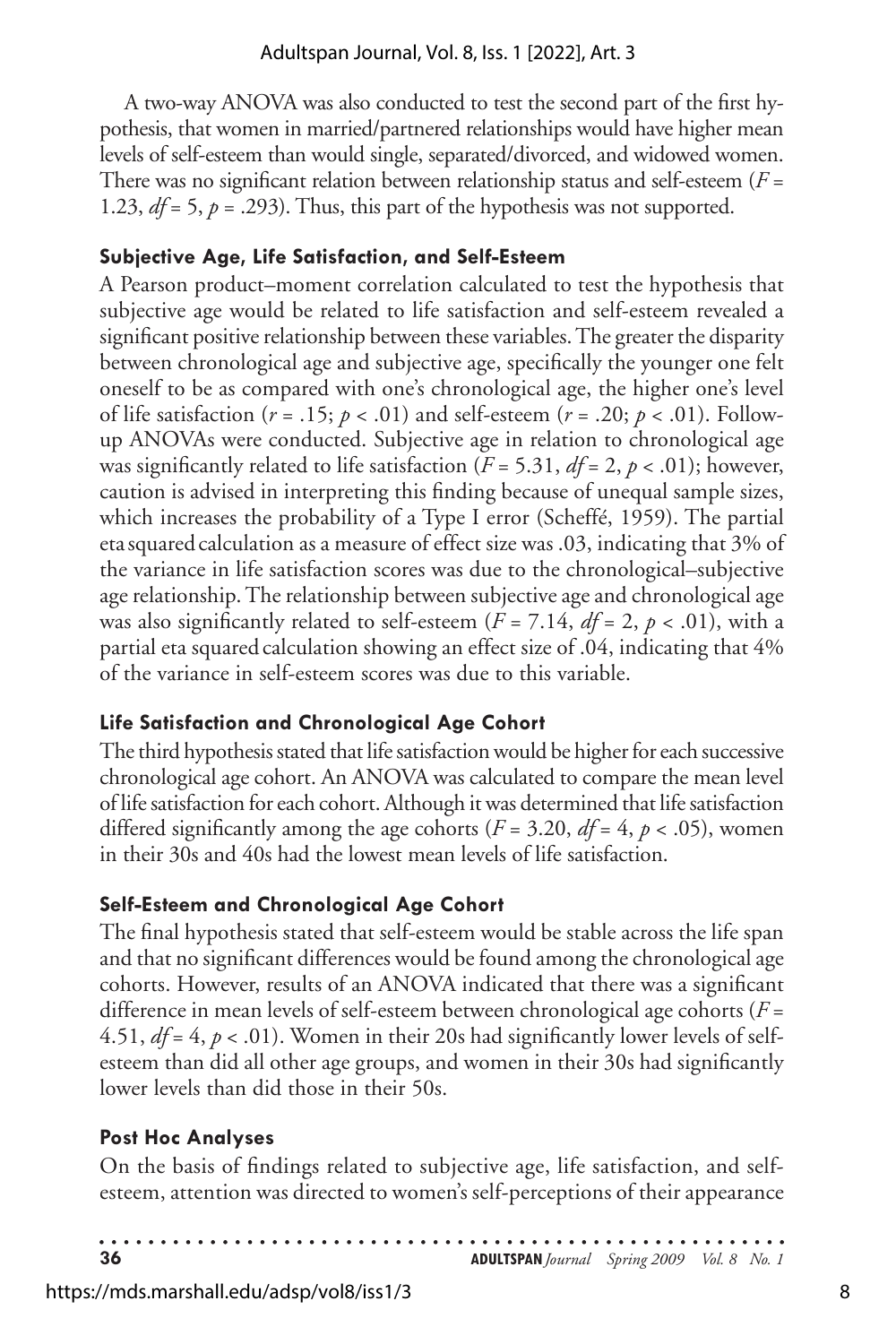and its relation to the latter two variables. An item from the demographic questionnaire (rated on a 5-point Likert-type scale), "I look good for my age," was used as the measure of appearance self-perception. A Pearson product–moment correlation indicated that women's beliefs about looking good for their age were significantly related to life satisfaction ( $r = .12$ ;  $p <$ .05), but, surprisingly, not to self-esteem.

Because of the diversity of the participants' education, income, and cultural identity, further analyses were conducted to determine if these demographic variables were related to life satisfaction or self-esteem. Somewhat surprisingly, life satisfaction and self-esteem differed significantly only in relation to the demographic variable of income.

#### **Discussion**

A study of 320 women, ages 21 to 69 years, was conducted to explore the relationships among relationship status, subjective age, life satisfaction, and self-esteem. Three of the four study hypotheses were fully or partially supported. Women in married/partnered relationships reported higher levels of life satisfaction but no greater levels of self-esteem.The discrepancy between chronological and subjective age was related to both life satisfaction and self-esteem. Life satisfaction and self-esteem were both found to be related to chronological age.

Given the strong connections among self-esteem, life satisfaction, and women's relationships in the findings of this study, it is important to consider these results within a relational framework. These findings echo the early work of Gilligan (1982) related to women and community. Gilligan's study indicated that women in married/partnered relationships tended to have higher levels of life satisfaction than did divorced women and single women, particularly women in casual relationships.This corresponds to a study by Gallo and Matthews (2003) that addressed the factors related to healthy functioning of adult women. They found that middle-aged women who were in satisfying relationships had lower levels of biological, lifestyle, and psychosocial risk factors, thus resulting in a health advantage not as readily found in women who were in a less satisfying relationship or no relationship. Furthermore, the fact that women in casual relationships reported lower levels of lifesatisfaction than did women who were not currently involved in a romantic relationship may highlight the need to be in an unambiguous relationship situation. Women may be happier in their life when they know where they stand in relation with others.

The essential elements of a good relationship may be found in greater abundance in midlife women's friendships.The apparent crucial role of midlife women's friendships in the health and well-being of women raises concerns about the erosion of the community, the demands of multiple roles (e.g., wife, caretaker, and wage earner), and the expectation of long hours at the workplace in a shrinking economy. The findings of this study indicate that there may

**ADULTSPAN***Journal Spring 2009 Vol. 8 No. 1* **37**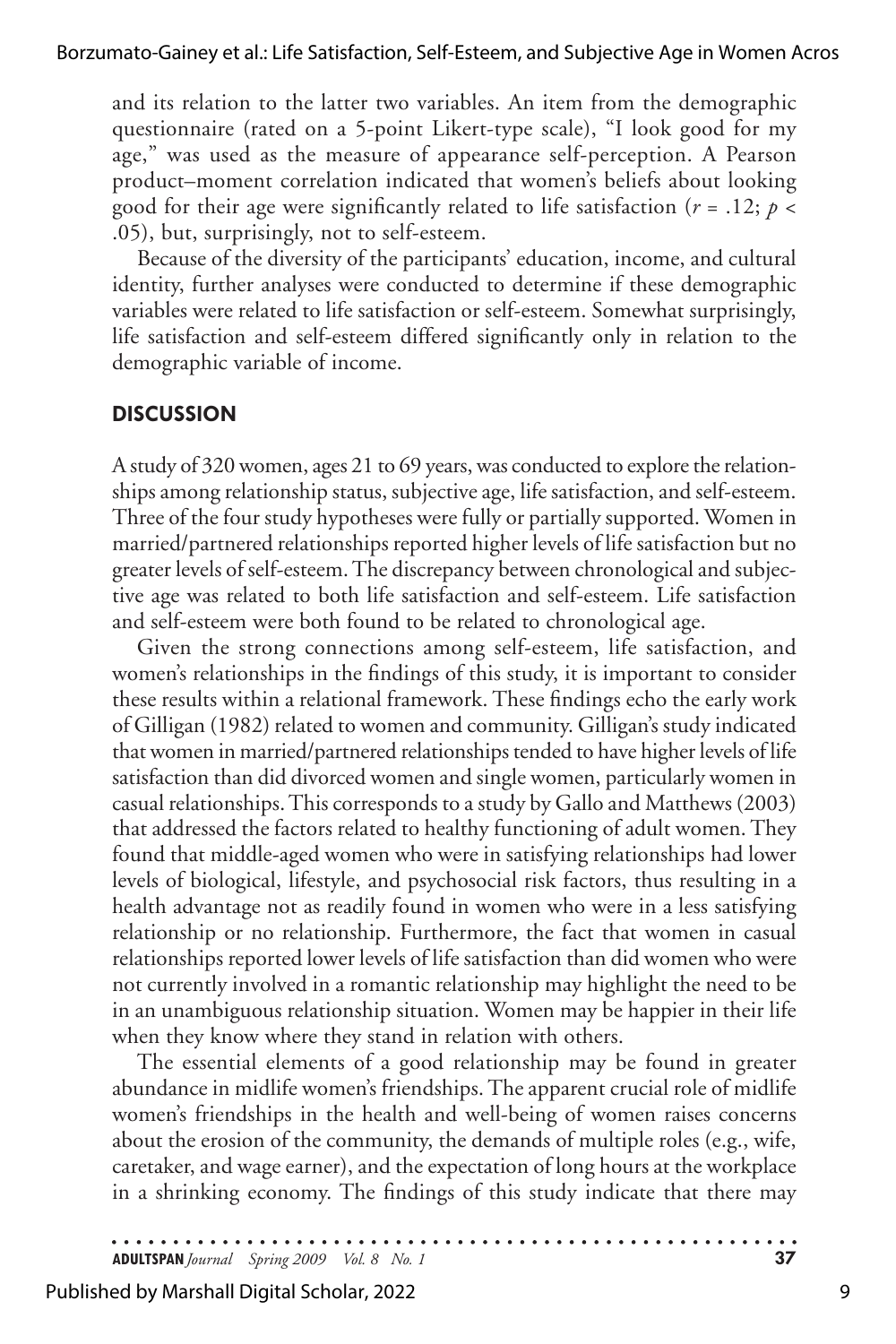need to be an increased emphasis on the building of friendships. This is an area worthy of future research.

The dip in life satisfaction among women in their 30s and 40s is disconcerting. It may be due to a variety of factors, such as these ages being periods of potential adjustment wherein women are beginning to fear physical changes (e.g., wrinkles) and the accompanying loss in social status or periods that represent an accumulation of failed expectations and low self-concept (Mackin, 1995; Saucier, 2004). Indeed several researchers regarded high levels of depression in aging women as an effect of growing up in a toxic, beauty-focused environment. These researchers have stated that it is understandable that women seek a culturally valued, youthful appearance despite its unattainability because of the psychological, social, and practical rewards associated with ideal beauty (Engeln-Maddox & Miller, 2008; Saucier, 2004). Saucier noted several worthwhile clinical suggestions for working with aging women as they struggle with poor body image and self-concept, including consciousness raising, values clarification, and support groups for women dealing with the same issues. The current study's findings support these interventions, but with an important addition—placing a strong emphasis on helping women build high-quality friendships.

Often women are trying to cope with a number of roles and responsibilities. Many women hold full-time jobs while rearing children who are still at home and taking care of aging parents. These multiple roles may give rise to feelings of being overwhelmed at home and at work (Mackin, 1995). With numerous caretaking responsibilities at home, it may be difficult for women to find time and energy to enhance the friendships that provide an increased sense of life satisfaction. The shift in life satisfaction that begins an upward trend in the 50s may be partly due to a newly gained sense of self that is independent of the views of others (Pearlman, 1993). This is also the period in which children typically leave home, women return to work, and/or women begin to reevaluate their life (Degges-White & Myers, 2006a).

As noted in the literature, there are conflicting views on the roles of subjective age and self-perceptions. In this study, the findings provide further evidence of a skewed self-perception of age and its link to higher self-esteem. Feeling younger than one's age was positively related to overall life satisfaction and self-esteem. Self-esteem is known to be low in adolescence and to increase as individuals reach older adulthood (Robins & Trzesniewski, 2005). In this study, as we hypothesized, thelevel of self-esteem rose gradually across the age cohorts as is expected during adulthood. In their comprehensive study of self-esteem across the life span, Robins and Trzesniewski considered a variety of theories to speculate on the increase in self-esteem: the changes in life roles, the increase in power and status at work, personality changes that include a more internal focus of strength and support, as well as higher levels of psychological maturity and adjustment. Further explorations of the factors that positively influence self-esteem are needed.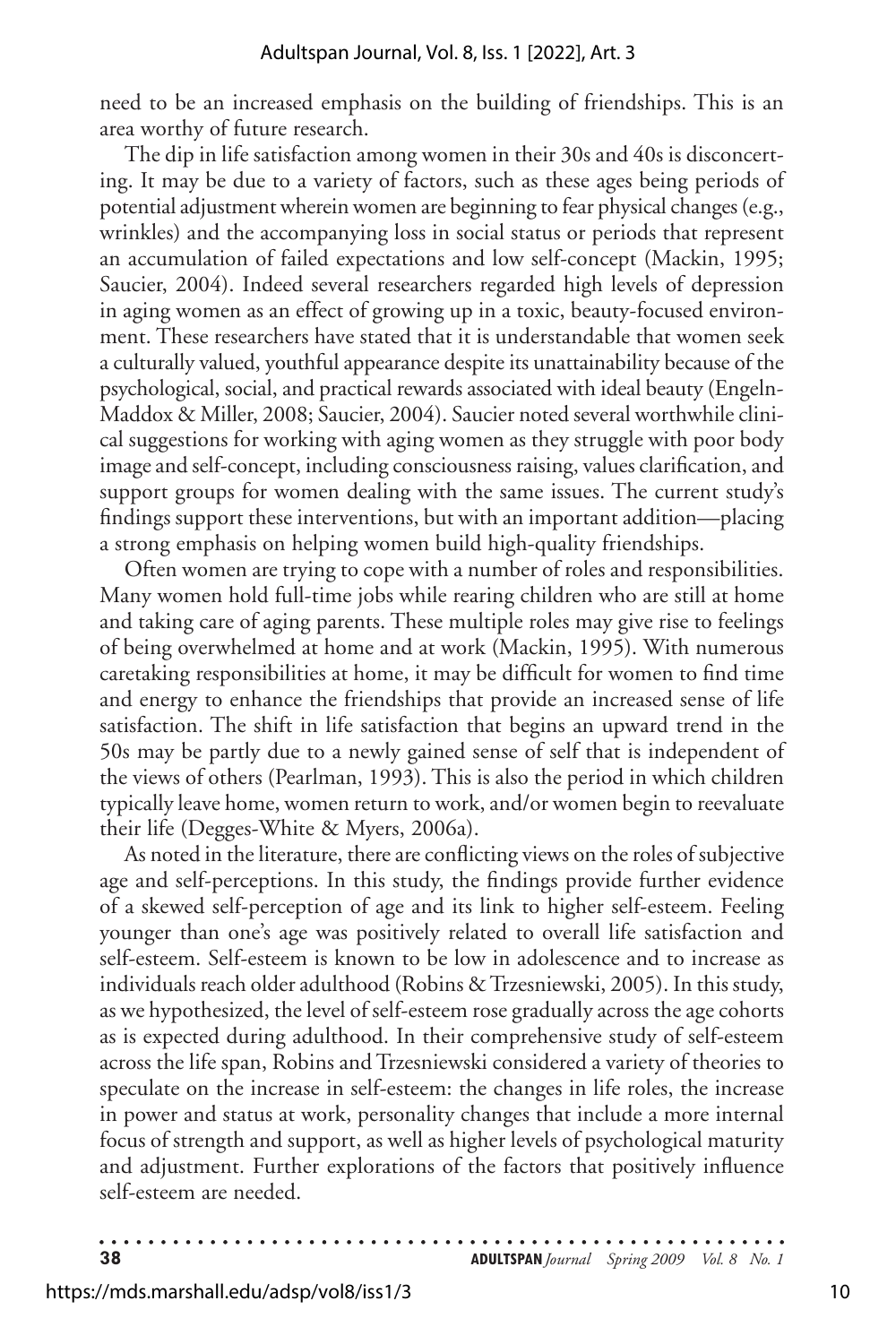Borzumato-Gainey et al.: Life Satisfaction, Self-Esteem, and Subjective Age in Women Acros

# **Limitations**

A number of limitations may affect the internal and external validity of the findings in the current study. Reliance on self-report measures is a limitation of particular concern because of the influences of social desirability, response biases, and lack of collaboration with other sources. Furthermore, limitations arise from the overall sample size and specific group sizes used in the study analysis. Although every effort was made to recruit a demographically representative sample, the current sample was well educated, overall, and reported fairly high household incomes. Results are limited in their generalizability beyond the study population because of this demographic balance of the sample.

#### **Implications**

These findings have implications for counseling professionals in a variety of settings and furnish valuable data that can help shape more appropriate mental health care and service programming for women throughout the life span, but especially in midlife.

Counselors can benefit from developing an awareness of the interaction of individual, biological, and sociological forces that combine to influence women's life satisfaction and self-esteem. It is important that counselors working with adult women assist them in recognizing the degree of universality in midlife struggles, which may allow these women to feel better about themselves as individuals. Counselors should encourage women to value themselves based on their own unique identity and to resist societal pressures to remain youthful in appearance and to be hyperproductive to their own detriment. A variety of activities can be used to emphasize a woman's development of the ability to create her own goals; to self-evaluate objectively and independently (including self, goal attainment, life values); and to analyze the messages being received about marriage, parenting, and unrealistic cultural expectations. Counselors can assist women in viewing midlife and aging as a time of possibility and positive change. They can assist women in advancing media literacy, in strengthening the ability to tune out cultural messages that only devalue the aging process, and in creating and shaping their identity without the influence of self-deprecating thoughts. Women should also be encouraged to form deeper, more meaningful connections with other women. Finally, counselors can advocate for women by helping to create additional support services where possible and by writing to the media about the images of midlife women they present.

Counselors who are working with younger female clients in the school setting may integrate some of the following suggestions into their interactions. School counselors may want to eliminate the presence in their office of fashion magazines that glorify physical beauty and unnatural thinness. If magazines are needed for collages and other types of interventions, counselors should make careful selections of the genre available. School counselors may choose to promote journalism within the school that honors female achievements, such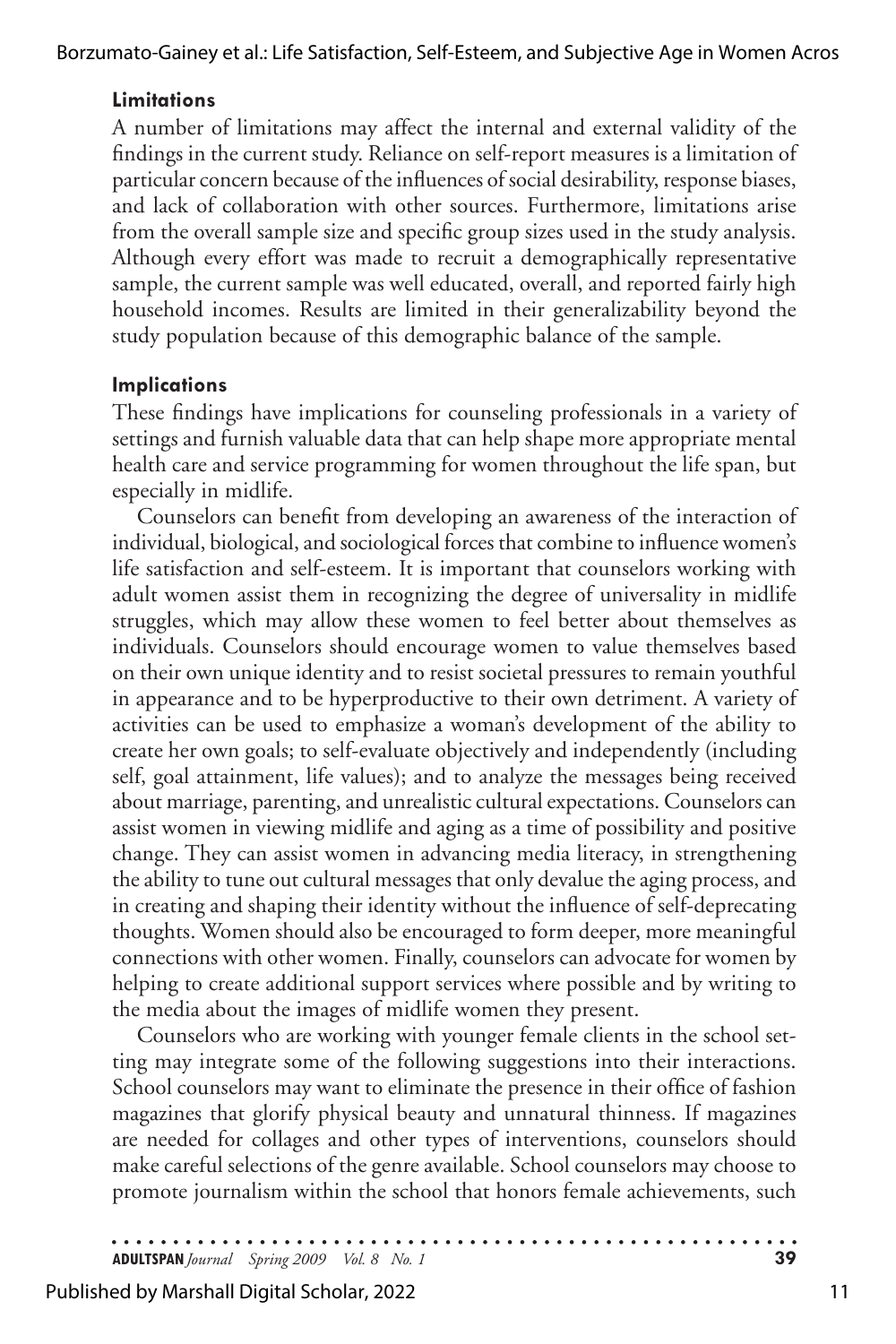as a "by women for women" publication. They may also choose to develop an event that spotlights female guest speakers who are accomplished in their field. Guests would be encouraged to articulate their values and goals in a forum discussion for the students. This and other career-related events should provide female students with exposure to women who have achieved success through nontraditional career choices.

Both school and community counselors may work to desensitize young clients to negative images of aging women. This should be coupled with discussions regarding clients' fears of growing older. Helping professionals may want to find ways to intermingle age groups within settings such as church or community functions. It can be helpful for service providers to provide clients with stories of women who are happy at all points in middle adulthood and older adulthood. Other suggested topics for counselors to incorporate in their work with adult women include the recognition that feelings about one's subjective age is a more powerful indicator of overall life satisfaction and self-esteem than is the actual chronological age marker. This emphasis will support a woman's efforts to measure her worth using an internal locus of control, rather than depending on the skewed measures of beauty and worth promoted in popular media.

Counselor educators may also want to address the process of the rise and fall of self-esteem and life satisfaction in their human development courses. Helping counselors-in-training better understand the trends in these characteristics over time will add to their level of empathy for and insight into their adult women clients.

The findings of this study also suggest important areas for further research. It may be very beneficial to more deeply explore the role of nonromantic relationships in women's lives. Over the past several decades, the marriage rate has been declining, and divorce rates, while having peaked in the 90s, are still higher than those recorded in the latter half of the 20th century (U.S. Bureau of the Census, 1992). Therefore, it may be helpful to find out more about the role that friendships play in the life of adult women. Understanding and educating women on the positive benefits of platonic friendships would perhaps contribute to the overall life satisfaction of women who are not involved in permanent romantic relationships.

# **Conclusion**

This study provided empirical evidence that linked relationship status and life satisfaction and presented support for the influence of attitude toward aging and subjective age on well-being. Also important for counselors is the finding that self-esteem was related to subjective age, indicating that the current youth- and appearance-focused culture in the United States may be influencing women's levels of self-esteem, particularly in the early to early-middle adulthood periods. Future studies could explore the relationship between lifestyle and demographic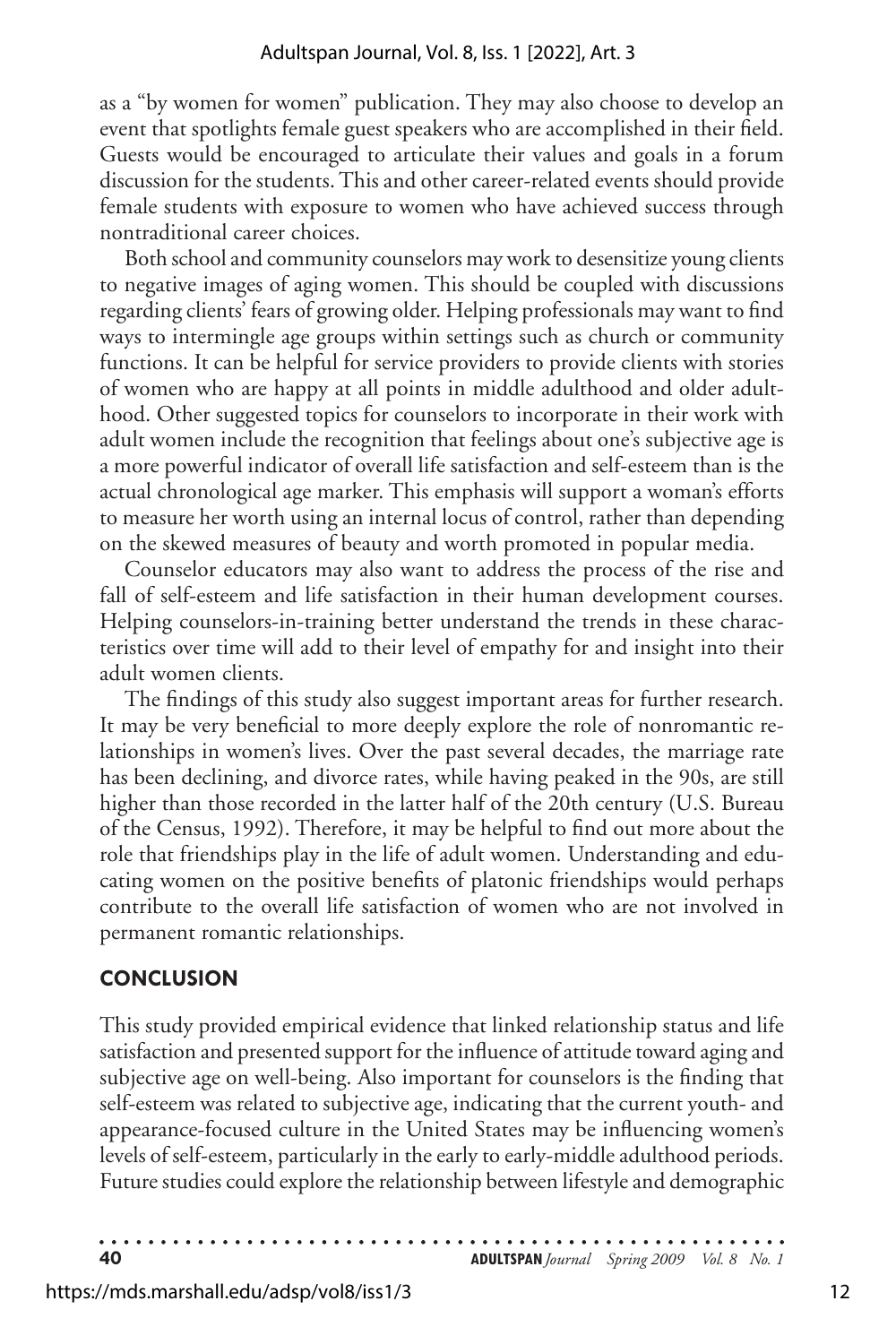#### Borzumato-Gainey et al.: Life Satisfaction, Self-Esteem, and Subjective Age in Women Acros

variables in addition to income that might affect wellness and life satisfaction for women and focus more specifically on women's friendships and their role in healthy functioning. This study is notable in that it provides an updated exploration of contemporary women's experiences with self-appraisal related to age and overall life satisfaction.

#### **References**

- American Association of Retired Persons. (2004). *Baby boomers envision retirement 2— key findings.* Retrieved January 9, 2006, from http://assets.aarp.org/rgcenter/econ/boomers\_envision\_1.pdf
- Barak, B. (1987). Cognitive age: A new multidimensional approach to measuring age identity. *International Journal of Aging and Human Development, 25,* 109–125.
- Barak, B., & Stern, B. (1986). Subjective age correlates: A research note. *The Gerontologist, 26,* 571–578.
- Baruch, G., & Brooks-Gunn, J. (1984). *Women in midlife.* New York: Plenum.
- Bayer, K. (2005). Cosmetic surgery and cosmetics: Redefining the appearance of age. *Generations, 29,* 13–18.
- Blascovich, J., & Tomaka, J. (1991). Measures of self-esteem. In J. P. Robinson, P. R. Shaver, & L. S. Wrightsman (Eds*.*), *Measures of personality and social psychological attitudes* (Vol. 1, pp. 115–160). San Diego, CA: Academic Press.
- Breytspraak, L. M. (1984). *The development of self in later life*. Boston: Little, Brown.
- Carlson, E. S., Li, S., & Holm, K. (1997). An analysis of menopause in the popular press. *Health Care for Women International, 18,* 557–564.
- Chornesky, A. (1998). Multicultural perspectives on menopause and the climacteric. *Affilia Journal of Women and Social Work, 13,* 31–46.
- Degges-White, S., & Myers, J. E. (2006a). Transitions, wellness, and life satisfaction: Implications for counseling midlife women*. Journal of Mental Health Counseling, 28,* 133–150*.*
- Degges-White, S., & Myers, J. E. (2006b). Women at midlife: An exploration of chronological age, subjective age, wellness, and life satisfaction*. ADULTSPAN Journal, 5,* 67–80*.*
- Diener, E., Diener, M., & Diener, C. (1995). Factors predicting the subjective well-being of nations. *Journal of Personality and Social Psychology, 68,* 851–864.
- Diener, E., Emmons, R. A., Larsen, R. J., & Griffin, S. (1985). The Satisfaction With Life Scale. *Journal of Personality Assessment, 49,* 71–75.
- Diener, E., Suh, E., & Oishi, S. (1997). Recent findings on subjective well-being. *Indian Journal of Clinical Psychology, 24,* 25–41.
- Engeln-Maddox, R., & Miller, S. A. (2008).Talking back to the media ideal:The development and validation of the Critical Processing of Beauty Images Scale. *Psychology of Women Quarterly, 32,* 159–171.
- Finkler, K. (2007). An application of the theory of life's lesions to the study of the menopause transition. *Menopause, 14,* 769–776.
- Gallo, L. C., & Matthews, K. A. (2003). Understanding the association between socioeconomic status and physical health: Do negative emotions play a role? *Psychological Bulletin, 129,* 10–51.

Gannon, L., & Stevens, J. (1998). Portraits of menopause in the mass media. *Women & Health, 27,* 1–15.

Gilligan, C. (1982). *In a different voice: Psychological theory and women's development.* Cambridge, MA: Harvard University Press.

- Girard, C. (1993). Age, gender, and suicide: A cross-national analysis. *American Sociological Review, 58,* 553–574.
- Howell, L. C. (2001). Implications of personal values in women's midlife development. *Counseling and Values, 46,* 54–65.
- Kaliterna, L., Larsen, Z., & Brkljacic, T. (2002). Chronological and subjective age in relation to work demands: Survey of Croatian workers. *Experimental Aging Research, 28,* 39–49.
- Kastenbaum, R., Derbin, V., Sabatini, P., & Arrt, S. (1972). "The Ages of Me": Toward personal and interpersonal definitions of functional aging. *Aging and Human Development, 3,* 197–211.
- Kuppens, P., Realo, A., & Diener, E. (2008). The role of positive and negative emotions in life satisfaction judgment across nations. *Journal of Personality & Social Psychology, 95,* 66–75.

Mackin, J. (1995). Women, stress and midlife. *Human Ecology Forum, 23,* 20–22.

. . . . . . . . . . . . . . . . . . **ADULTSPAN***Journal Spring 2009 Vol. 8 No. 1* **41**